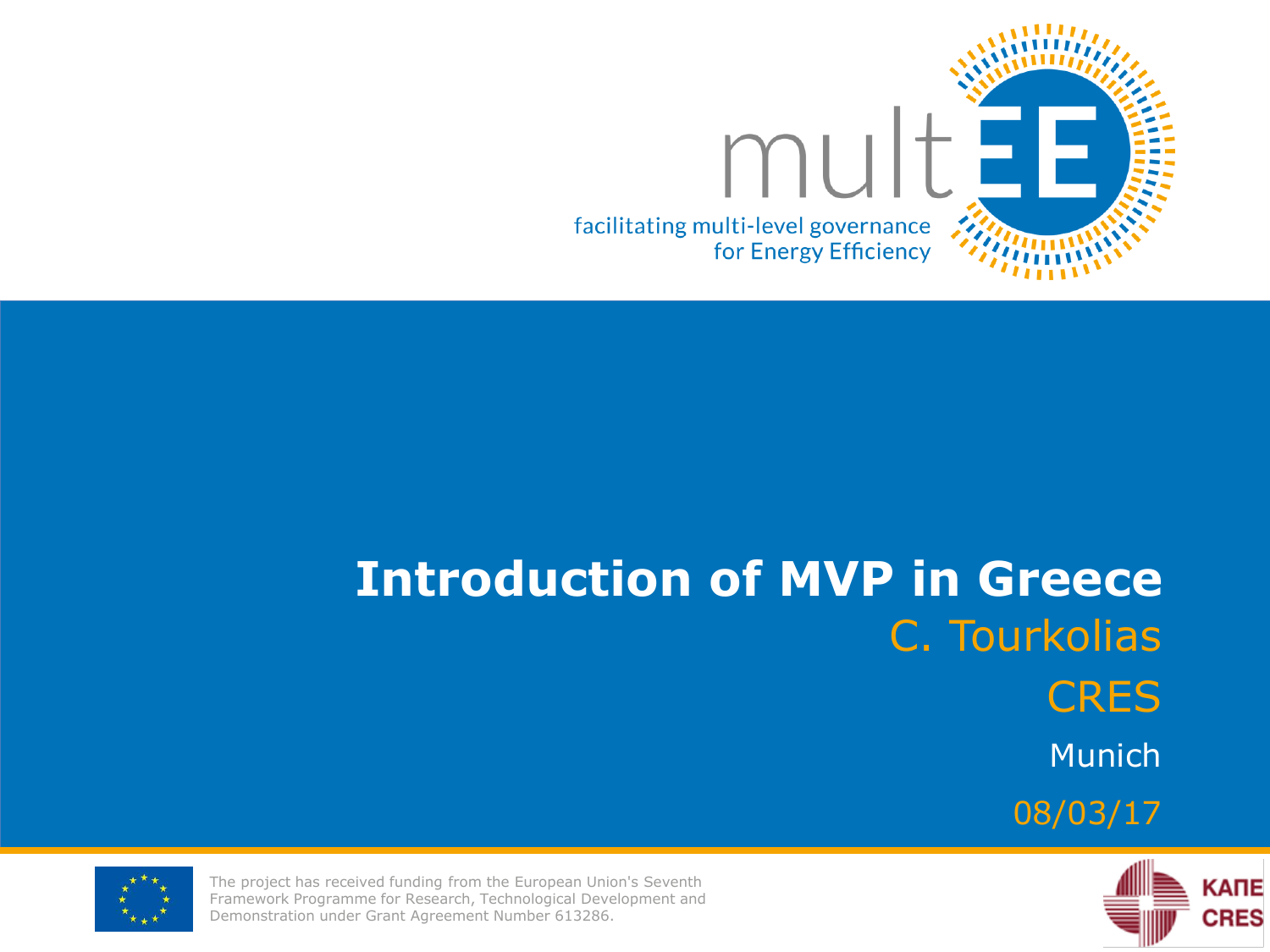



**Alternative measures**

•*18 energy efficiency measures were designed for the period 2014-2020 in order to achieve the energy saving target.*

•*5 energy efficiency measures have been reported until 2015.* 

**Energy Efficiency Obligation Scheme**

•*Introduction of the EEOS from the beginning of 2017 until 2020.*

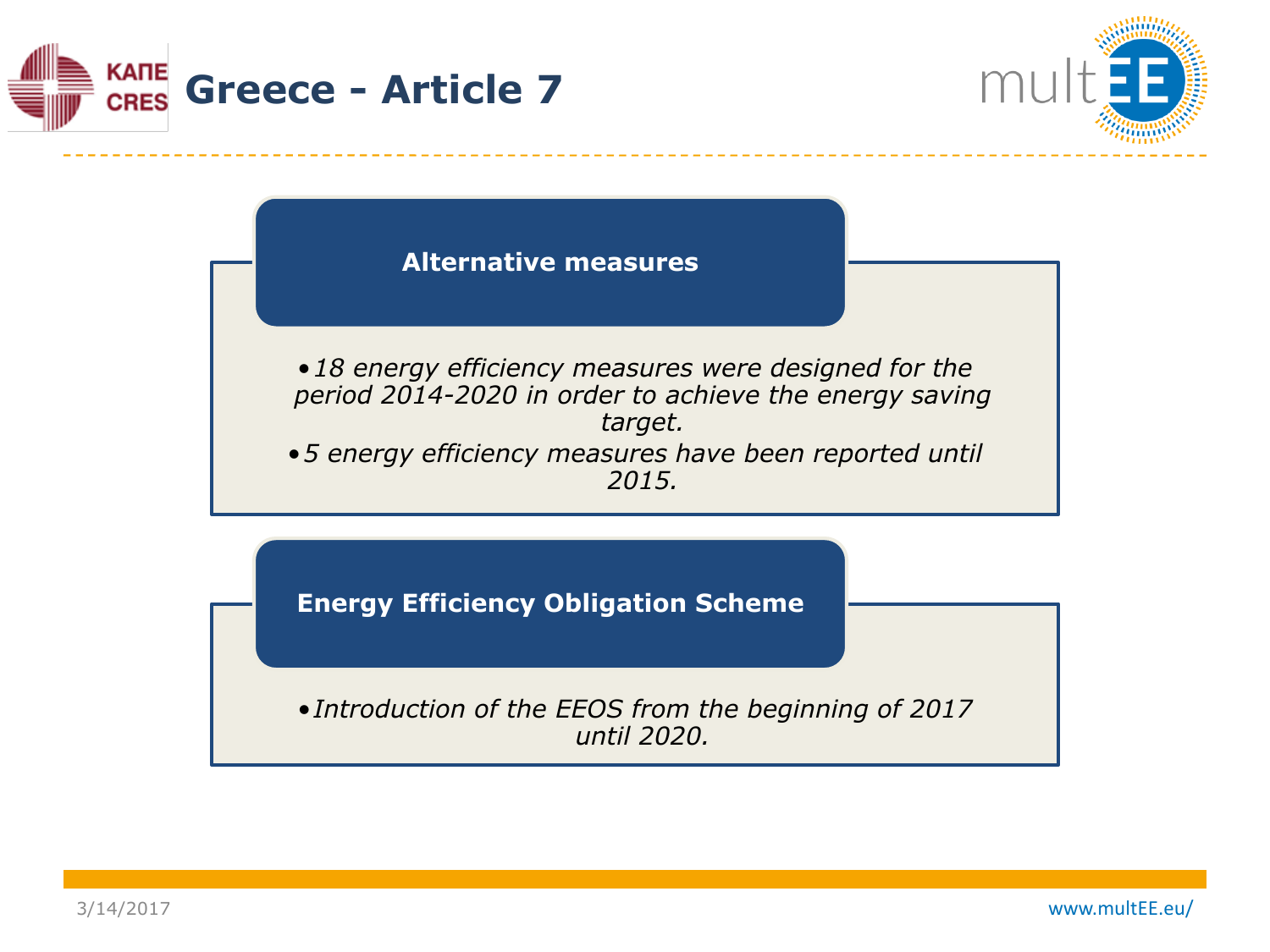



**Buildings of residential and tertiary sector**

- •**Measurement**: Scaled method through EPCs
- •**Monitoring**: EPC registry
- •**Control & Verification**: EPC registry & YPEN's responsible authority
- •**Reporting**: Annual basis

**Passenger cars**

•**Measurement**: Deemed method

- •**Monitoring**: Submitted documentation from Ministry of Infrastructure and **Transport**
- •**Control & Verification**: Ministry of Infrastructure and **Transport**
- •**Reporting**: Annual basis



- •**Measurement**: Deemed method
- •**Monitoring**: Data for validated tickets from passengers using metro by Attica Metro
- •**Control & Verification**: Attica Metro
- •**Reporting**: Annual basis

*YPEN has undertaken the coordination and administration of the MRV with the technical collaboration of CRES.*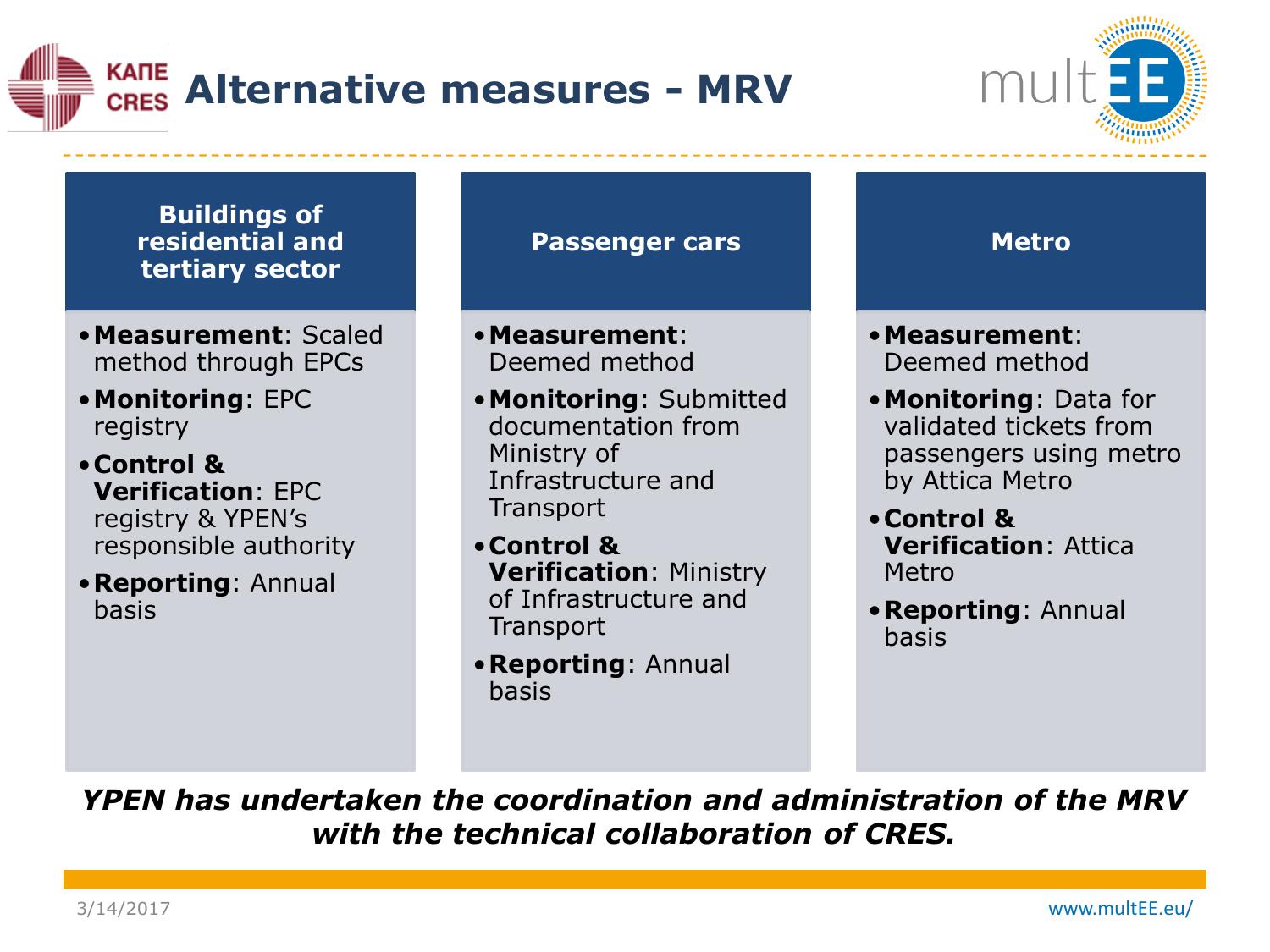## **EEOS: Monitoring, measurement, verification and reporting framework**

- The **efficient measurement** of the achieved energy savings.
- The **effective control and verification** of the implemented energy efficiency measures.
- The **precise reporting** of the achieved energy savings.
- The **continuous evaluation** of progress towards the established energy efficiency targets.

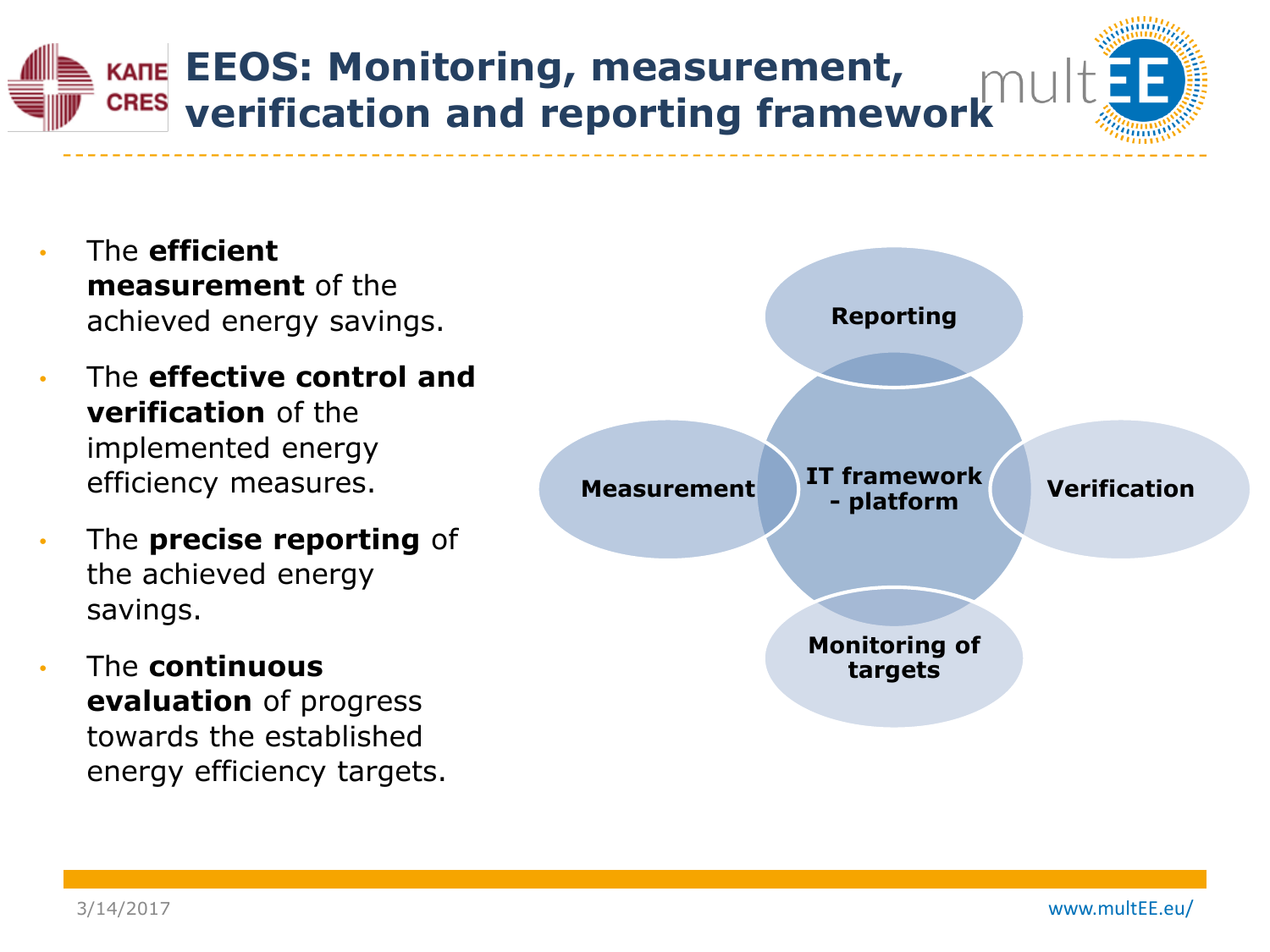



| Bottom-up methods for the measurement of the achieved energy savings                                                         |
|------------------------------------------------------------------------------------------------------------------------------|
| <b>BU1: Awareness raising campaigns</b>                                                                                      |
| <b>BU2:</b> Energy audits for households                                                                                     |
| <b>BU3:</b> Smart Meters and informative billing                                                                             |
| BU4: Energy upgrade of the building envelope in buildings of the residential and tertiary sectors                            |
| BU5: Energy upgrade of the existing cooling systems with high-efficient in buildings of the residential and tertiary sectors |
| BU6: Energy upgrade of the existing heating boilers with high-efficient in buildings of the residential and tertiary sectors |
| <b>BU7: Production of hot water with solar energy</b>                                                                        |
| <b>BU8:</b> Energy audits of technical processes                                                                             |
| <b>BU9:</b> Introduction of energy management systems                                                                        |
| BU10: Energy efficient lighting in buildings of the residential sector                                                       |
| BU11: Energy efficient lighting in buildings of the tertiary sector                                                          |
| <b>BU12:</b> Efficient lighting in industrial buildings                                                                      |
| <b>BU13: Energy efficient street lighting</b>                                                                                |
| <b>BU14: Alternative vehicle technologies</b>                                                                                |
| <b>BU15: Eco-driving</b>                                                                                                     |
| BU16: Efficiency improvement through use of fuel-savings lubricants and tyres                                                |
| <b>BU17: White goods</b>                                                                                                     |
| <b>BU18: Office equipment</b>                                                                                                |
| <b>BU19: Standby killer in households</b>                                                                                    |
| <b>BU20</b> . Systems for heat recovery in buildings                                                                         |
| <b>BU21:</b> High efficient heating circulating pumps                                                                        |
| BU22: Improved thermal insulation of warm water tanks                                                                        |
| BU23: Thermal insulation of pipes in the heating system                                                                      |
| <b>BU24: Installation of thermostatic valves on radiators</b>                                                                |
| <b>BU25: Other measures</b>                                                                                                  |
| <b>BU26:</b> Efficiency improvement through various energy efficiency measures in the transport sector                       |

3/14/2017 www.multEE.eu/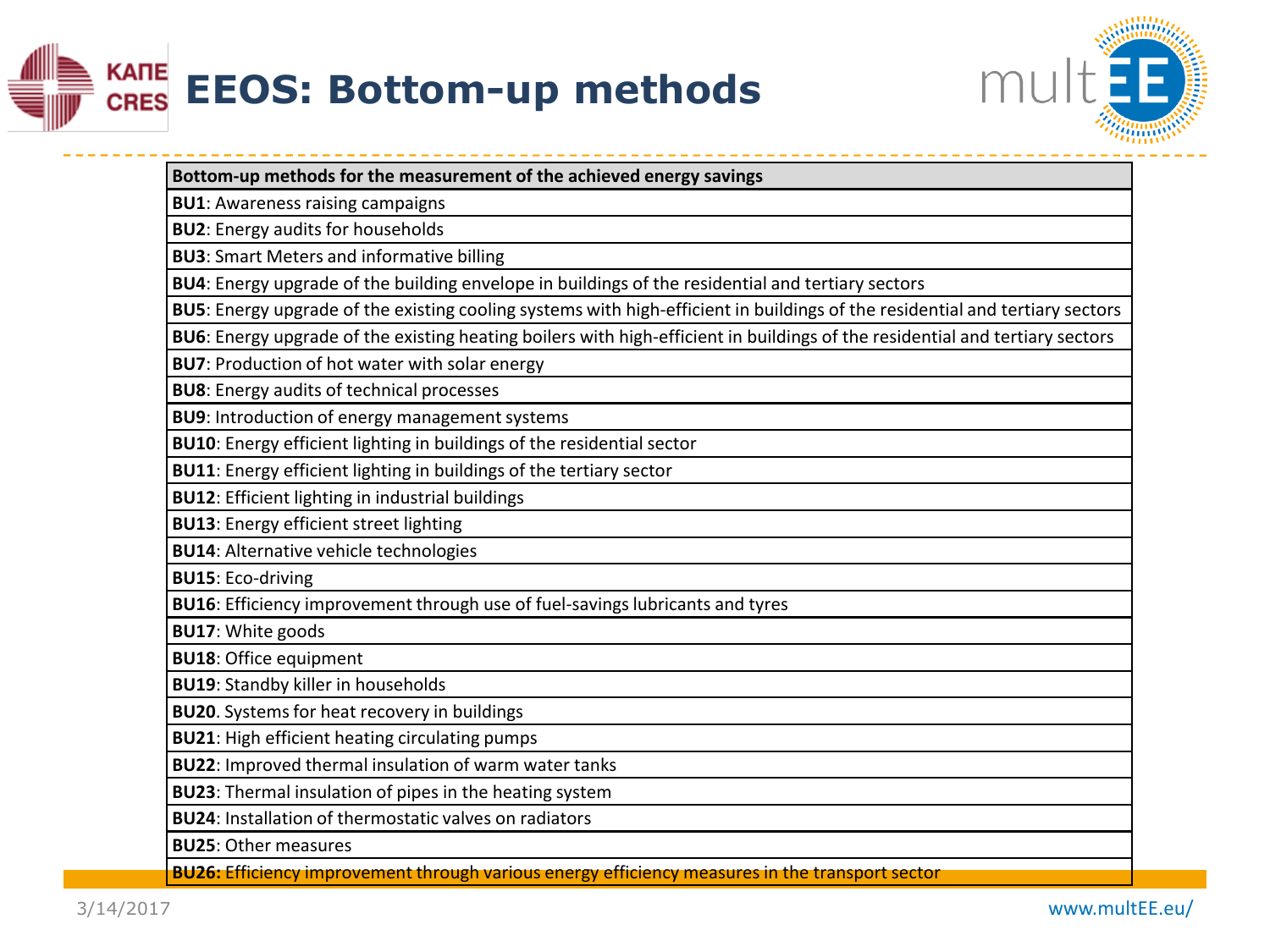



### The **multEE Monitoring and Verification Platform (MVP)** allows

authorities to consistently measure progress towards energy efficiency targets.

|                                                                    |                                                                                                     | acilitating multi-level governan<br>for Energy Efficiency<br><b>CERRISS</b> |                        | 镼  | 3. Cooling of buildings                      | ٠ |       |
|--------------------------------------------------------------------|-----------------------------------------------------------------------------------------------------|-----------------------------------------------------------------------------|------------------------|----|----------------------------------------------|---|-------|
|                                                                    |                                                                                                     | Plans and measures                                                          | D<br>Administration    | 圓  | 4. Circulating pump                          |   |       |
| Plans overview<br>$\rightarrow$ Export<br>New plan                 |                                                                                                     |                                                                             |                        | 圓  | 5. Combined Heat and Power                   |   |       |
| $F_{\odot}$                                                        | Imi                                                                                                 | ted measures overview                                                       | at column              | 圓  | 6. District heating                          | ٠ |       |
|                                                                    | New measure implementation<br><b>Buildings</b>                                                      |                                                                             |                        | ų  | 7. Smart district heating grids              |   | stion |
| K                                                                  | Measure assignments overview<br>Industry<br>$\overline{2}$<br>Master search<br>Transport<br>a.<br>٠ |                                                                             |                        | y  | 8. Energy Audits of technical processes      |   | ce    |
|                                                                    |                                                                                                     |                                                                             |                        | ų  | 9. Introduction of energy management systems |   | ttia  |
|                                                                    | 4                                                                                                   | 3rd NEEAP Slovakia                                                          | Third National EE plan | 5. | 10. Heat pumps                               |   | akia  |
|                                                                    |                                                                                                     |                                                                             |                        | 鳯  | 11. Heating system improvement               |   |       |
| Copyright ComTrade d.o.o. All rights reserved.<br>Version: 1.1.1.1 |                                                                                                     |                                                                             |                        | 覞  | 13. Lighting                                 |   |       |
|                                                                    |                                                                                                     |                                                                             |                        | U. | 15. Office equipment                         |   |       |
|                                                                    |                                                                                                     |                                                                             |                        | 圓  | 16. Photovoltaic plants                      |   |       |

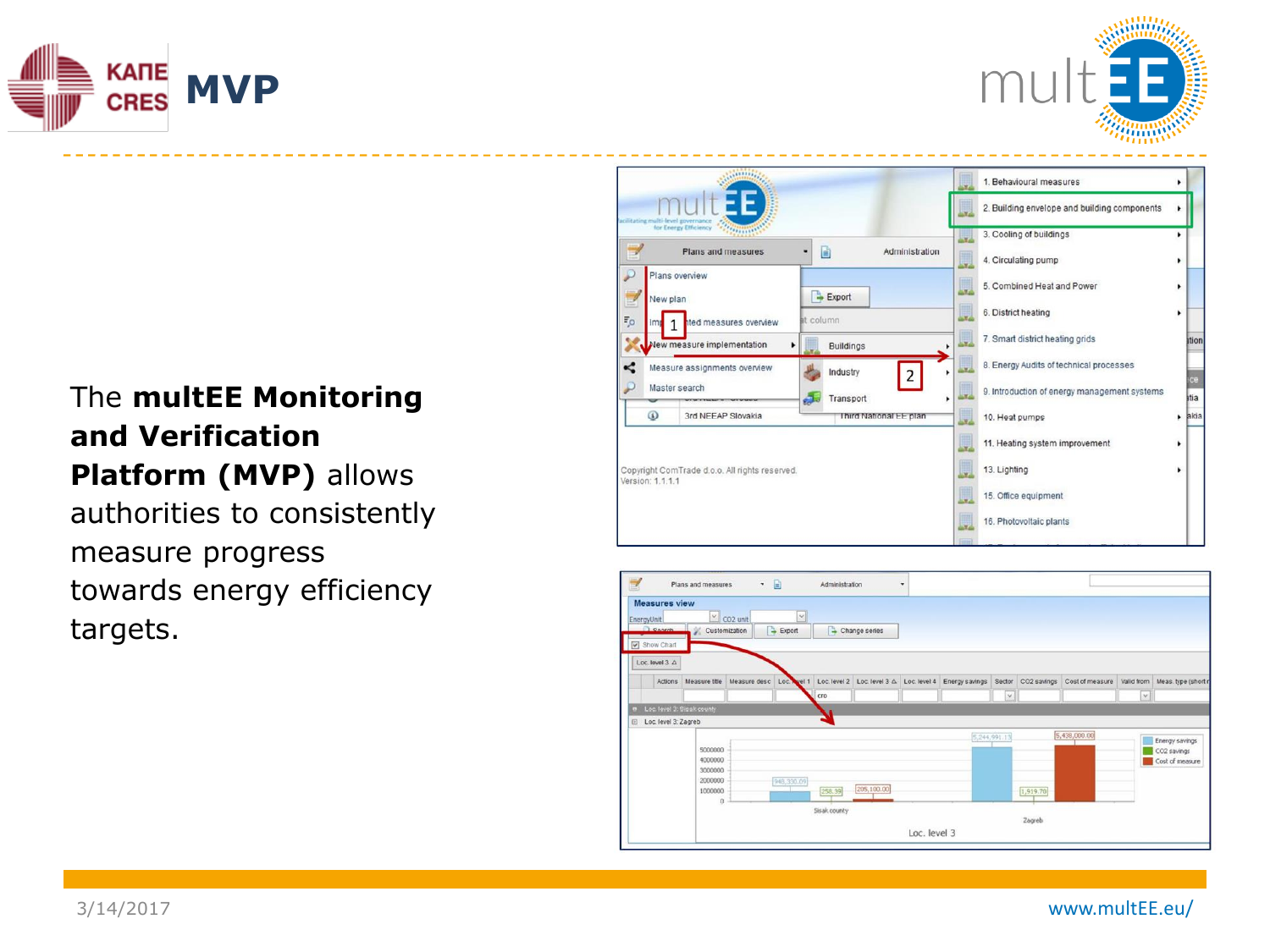#### **EEOS: Control and verification CRES framework**



#### **Proposed methodological approach**









3/14/2017 www.multEE.eu/